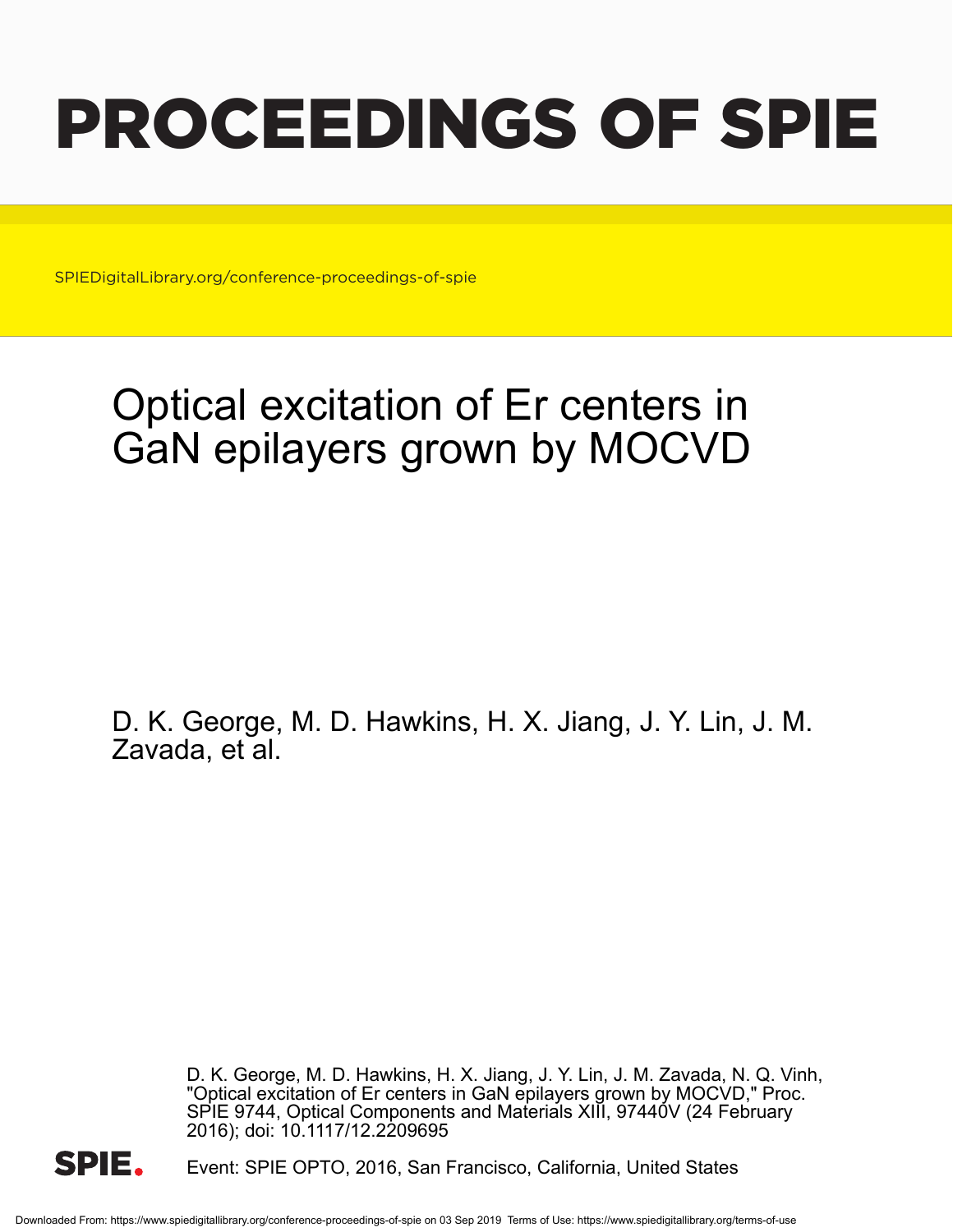Invited Paper

### **Optical Excitation of Er Centers in GaN Epilayers grown by MOCVD**

D. K. George<sup>a</sup>, M. D. Hawkins<sup>a</sup>, H. X. Jiang<sup>b</sup>, J. Y. Lin<sup>b</sup>, J. M. Zavada<sup>c</sup>, N. Q. Vinh<sup>\*a</sup> <sup>a</sup>Department of Physics, Virginia Tech, Blacksburg, Virginia, USA 24061 <sup>b</sup>Department of Electrical and Computer Engineering, Texas Tech University, Lubbock, Texas, USA 79409 <sup>c</sup>Department of Electrical and Computer Engineering, NYU Tandon School of Engineering, Brooklyn, New York, USA 11201

#### **ABSTRACT**

In this paper we present results of photoluminescence (PL), photoluminescence excitation (PLE), and time resolved PL spectroscopy of the  ${}^4I_{13/2} \rightarrow {}^4I_{15/2}$  transition in Er optical centers in GaN epilayers grown by metal-organic chemical vapor deposition. Under resonance excitation via the higher-lying inner 4*f* shell transitions and band-to-band excitation of the semiconductor host, the PL and PLE spectra reveal an existence of two types of Er optical centers from isolated and the defect-related Er centers in GaN epilayers. These centers have different PL spectra, local defect environments, decay dynamics, and excitation cross-sections. The isolated Er optical center, which can be excited by either excitation mechanism, has the same decay dynamics, but possesses a much higher cross-section under band-to-band excitation. In contrast, the defect-related Er center can only be observed through band-to-band excitation but has the largest crosssection. Our results indicate pathways for efficient optical excitation of Er-doped GaN semiconductors.

**Keywords:** GaN, Erbium, Photoluminescence spectra, Excitation mechanisms

#### **1. INTRODUCTION**

Rare earth (RE) doped semiconductors have received considerable attention in optoelectronics.[1-9] RE elements have a partially filled inner (4f<sup>n</sup>) shell shielded from the influence of the local crystal field by completely filled outer 5*s* and 5*p* shells of electrons. This results in optical emission of very sharp lines at wavelengths from the UV to the IR, which are relatively independent of the host material and are determined by the energy of the transition between 4*f* states of the RE. The host semiconductor materials have a weak influence on the emission wavelength, but it has a very strong effect on the radiative transition probability. Among the various rare earth elements, Er has attracted particular attention because the  ${}^4I_{13/2}$   $\rightarrow$   ${}^4I_{15/2}$  transition involving nonbonding 4*f* shell electrons of the Er<sup>3+</sup> ion occurs at the technologically important wavelength of 1.54  $\mu$ m, matching the absorption minimum of silica-based optical fibers.[1-3, 6] GaN is expected to be an ideal host material for RE doping because it is a wide and direct bandgap semiconductor, which exhibits less thermal quenching and stronger RE emission at room temperature than RE-doped Si.[10-13] As a result of a continuing research effort, GaN:Er-based light emitting diodes have now been developed.[14, 15] In spite of impressive developments in this area, the GaN:Er system remains poorly understood and even controversial in regard to the excitation mechanisms underlying the luminescent of  $Er^{3+}$  ions which constitutes a barrier to further increase the device emission efficiency and thermal stability.

The excitation of  $Er^{3+}$  ions can take several steps before reaching the luminescence of the ions.[16, 17] A common way of exciting Er<sup>3+</sup> which has been done in most RE-based lasers is to employ an optical pumping source with a photon energy that matches a higher-lying inner 4*f* shell transition. This type of excitation scheme is therefore called direct or resonant excitation. The method needs a high optical pumping power due to a low excitation cross-section for RE ions in insulators with a typical value of  $10^{-20}$  cm<sup>2</sup>.[6] Other types of excitation mechanisms involve host excitation first and then  $Er<sup>3+</sup>$  ions using a band-to-band excitation. The common feature to these excitation processes involves the recombination of electrons and holes with a non-radiative energy transfer to nearby  $Er<sup>3+</sup>$  ions. These processes are called indirect or nonresonant band-to-band excitation with an efficiency about three to five orders of magnitudes higher than the resonant process. Both electron and hole carriers can be bound to each other forming either a free exciton or a bound exciton (BE)

> Optical Components and Materials XIII, edited by Shibin Jiang, Michel J. F. Digonnet, Proc. of SPIE Vol. 9744, 97440V · © 2016 SPIE · CCC code: 0277-786X/16/\$18 doi: 10.1117/12.2209695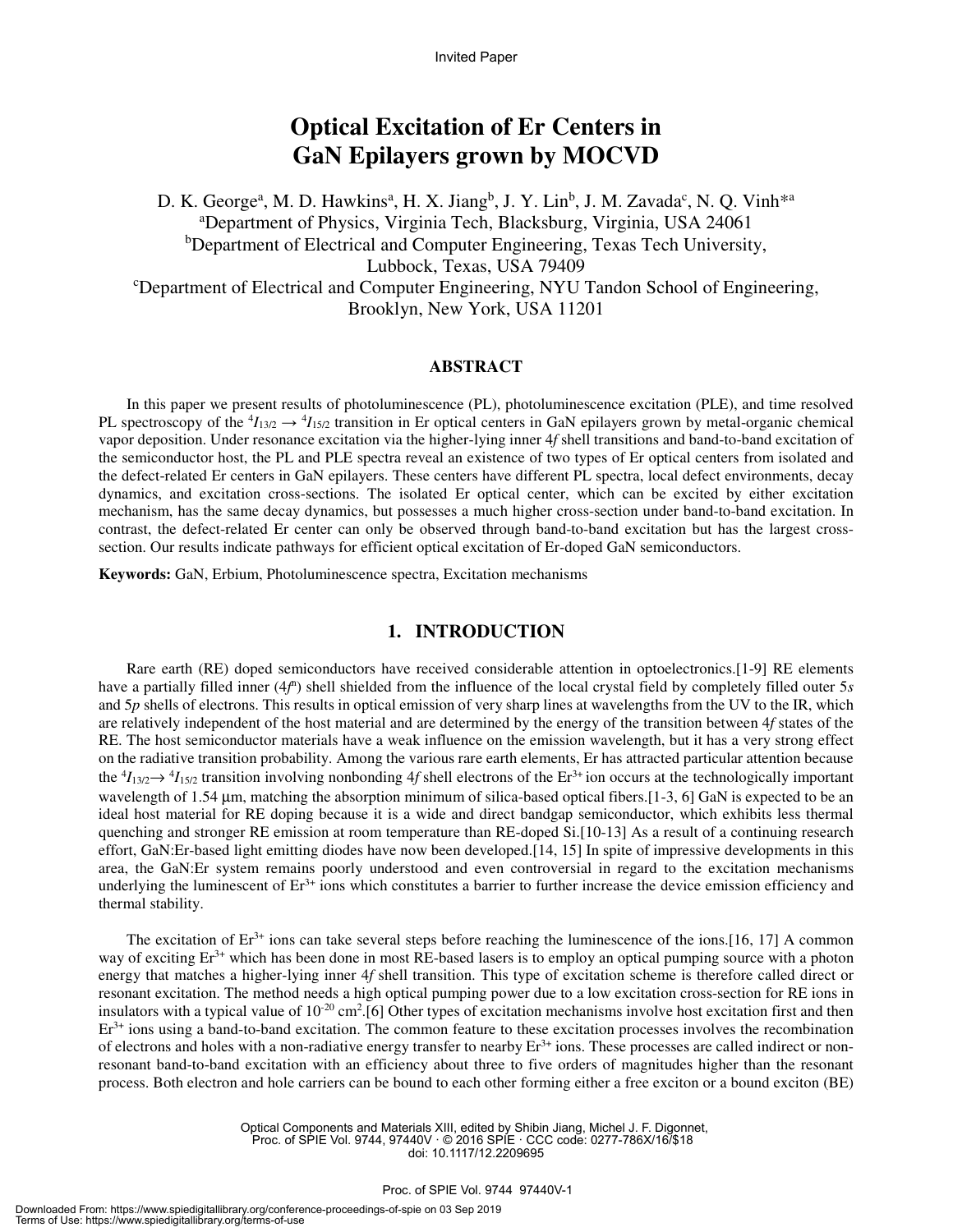trapped by RE ions or an impurity/local defect nearby RE ions. In this paper, we report direct evidence of two different mechanisms for two Er optical centers in GaN:Er epilayers prepared by metal-organic chemical vapor deposition (MOCVD) using direct and indirect excitation processes.

#### **2. EXPERIMENTAL DETAILS**

The Er doped GaN epilayers in this study were prepared by MOCVD in a horizontal reactor on (0001) *c*-plane sapphire substrates.[18] A GaN: Er epilayer of 0.5 µm thickness on a thin un-doped GaN layer of 1.2 µm on a top of an AlN layer of 0.5 µm thickness. With the *c*-plane sapphire substrate, the GaN epilayers have the wurtzite crystal structure as confirmed by X-ray diffraction (XRD) measurement. The Er concentration ( $n<sub>Er</sub>$ ) was 2 ×10<sup>20</sup> cm<sup>-3</sup> as determined using secondary ion mass spectrometry (SIMS) conducted by Evans Analytical Group. Following MOCVD growth, the samples were characterized by XRD and photoluminescence (PL) measurements. The XRD spectra indicated high crystallinity and no second phase formation. The bandgap energy at room temperature of GaN: Er epilayers is ~3.3 eV.[19]



Figure 1. PL spectra of the GaN: Er epilayer of 0.5  $\mu$ m thickness at 1.54  $\mu$ m within the  $\frac{4I_{13/2}}{2}$  transition as measured at 15 K under (**a**) <sup>4</sup> *I*15/2→ <sup>4</sup> *I*9/2 resonant (1.533 eV or 809 nm), (inset) energy level diagram of the isolated Er optical center, and (**b**) non-resonant or band-to-band (3.531 eV or 351.1 nm) excitation, (inset) energy level diagram of the defect-related Er optical center.

The PL spectra were obtained with a high resolution spectroscopy (Horiba iHR550) equipped with a 900 grooves/mm grating blazed at 1.5 µm and detected by a high sensitivity liquid nitrogen InGaAs detector (DSS-IGA). In this specific case the PL spectrum resolution is 0.1 nm. Optical measurements were performed using a closed-cycle optical cryostat (Janis) accessing the 10 – 300 K range. The time-resolved measurements were carried out using a Tektronix TDS 3000 digital oscilloscope in combination with the InGaAs detector. The time resolution was measured as 50 µs. We have employed a tunable wavelength Ti:Sapphire laser around 809 nm (1.533 eV) with a repetition rate of 80 MHz for the resonant excitation from  ${}^4I_{15/2} \rightarrow {}^4I_{9/2}$  of Er<sup>3+</sup> in GaN and an Argon laser operating at 351.1 nm (3.531 eV) for the over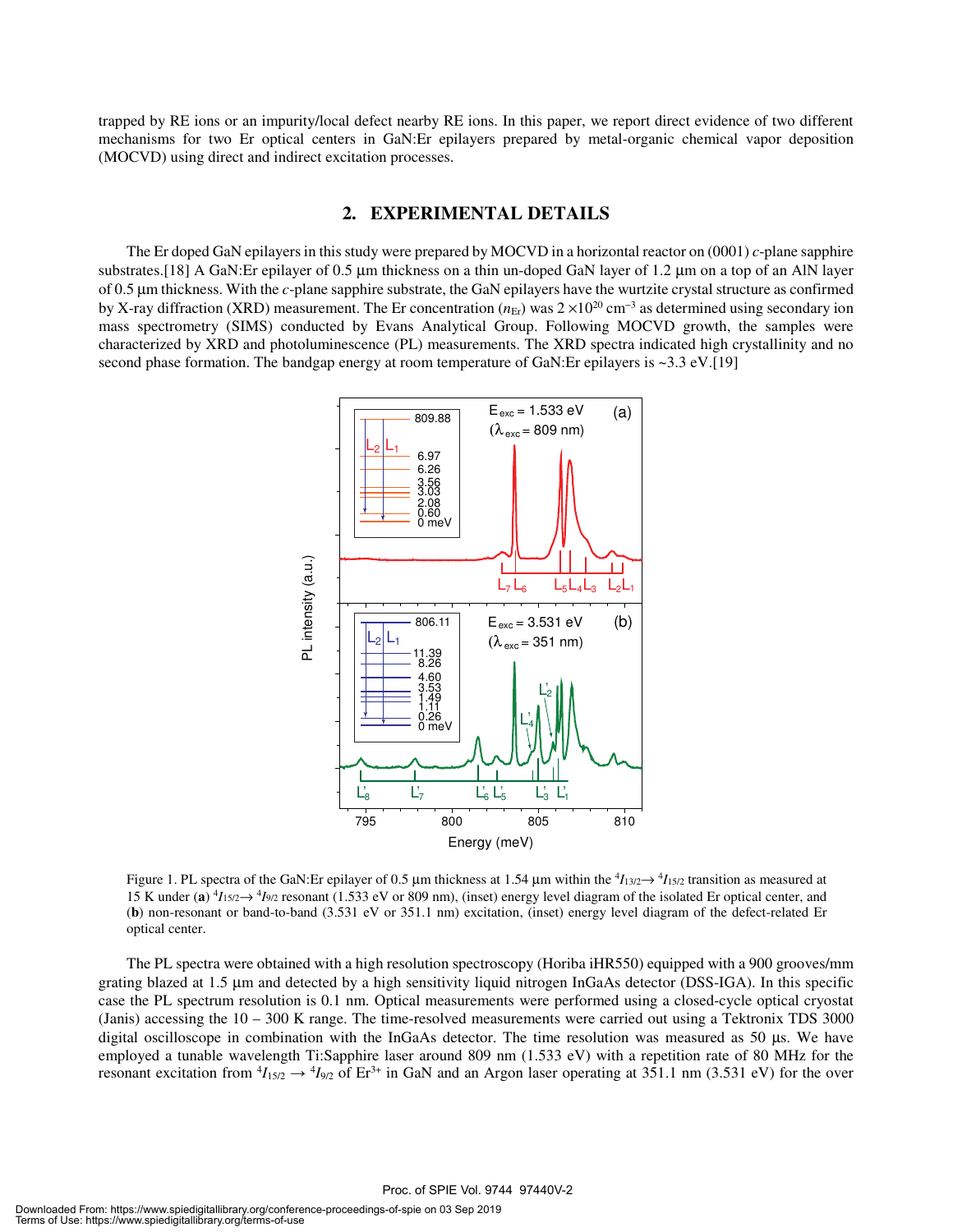band gap excitation of GaN:Er material. The excitation modulation was achieved by using a pinhole and chopping the laser beam mechanically at 20 Hz. Both GaN:Er structures led to identical PL spectrum shown in Figure 1.

#### **3. RESULTS AND DISCUSSIONS**

Our experimental data show direct evidence of two mechanisms responsible for the excitation of optically active  $Er<sup>3+</sup>$ ions in GaN epilayers grown by MOCVD. We have employed the high resolution PL spectroscopy under resonant ( $\lambda_{\rm exc}$  = 809 nm[5, 20, 21] from a tunable wavelength Ti:Sapphire laser for the  ${}^4I_{15/2} \rightarrow {}^4I_{9/2}$  transition) and non-resonant band-toband excitation ( $\lambda_{\text{exc}} = 351.1$  nm from an Ar laser) of Er in GaN to understand the optical properties of epilayers (Figure 1). The difference between resonant and non-resonant band-to-band spectra allows us to identify two types of optical centers with different local defect environments: (1) Er ions in an isolated local environment can be excited via both the resonant excitation  ${}^4I_{15/2} \rightarrow {}^4I_{9/2}$  transition and also the non-resonant excitation due to the recombination of electrons and holes with a non-radiative energy transfer. This optical center is referred to an isolated Er optical center labeled L with PL lines  $L_1$  to  $L_7$ . (2) Er ions strongly associated with nearby defects or impurities can only be observed through band-to-band excitation via the host involving a trapped (bound) exciton. This center is referred to a defect-related Er optical center labeled L' with PL lines  $L'_{1}$  to  $L'_{8}$ . The difference of PL spectra indicates a difference of the local defect environment for two Er optical centers under different excitation processes. [Note: a few PL lines with very low intensity (about 1% of the total PL intensity) appear in the PL spectrum. These PL lines probably come from other optical centers.][22]



Figure 2. A comparison of PL excitation spectra around 1.533 eV (809 nm) detected at Edetection = 803.62 meV (1542.83 nm) for line  $L_6$  and  $E_{\text{detection}} = 805.00 \text{ meV}$  (1540.19 nm) for line L'<sub>3</sub> reveals a low number of optical centers for the L' center.

We also have performed PL excitation measurements for the  ${}^4I_{15/2} \rightarrow {}^4I_{9/2}$  transition of these Er optical centers to verify the above assumption (Figure 2). The PL signals were detected at line  $L_6$  (803.62 meV) and line L'<sub>3</sub> (805.00 meV). As can be seen from the PL excitation measurements while the PL from the L center shows a strong signal at the excitation wavelength of 1.533 eV, the PL signal from L' center under the resonant excitation is very weak, below our detection level. The results suggest that the L' center has a low number of optical centers with low efficiency for the resonant excitation at 809 nm.

*Isolated Er optical center:* Our magneto-optical measurements have shown that the isolated Er centers (L center) occupy Ga substitutional sites. RE ions in the substitutional sites were considered as an isoelectronic impurity center.[23] The center has no net charge in the local bonding region. A hole or an electron can be localized at such a center by a local core potential; subsequently, the secondary particle can be captured by Coulomb field of the first particle. The recombination of the two particles will transfer their energy to the Er ion. The isolated Er optical center can be excited by two mechanisms of resonant excitation via the  $^4I_{15/2} \rightarrow ^4I_{9/2}$  transition and the non-resonant band-to-band excitation through the recombination of electron and hole pairs.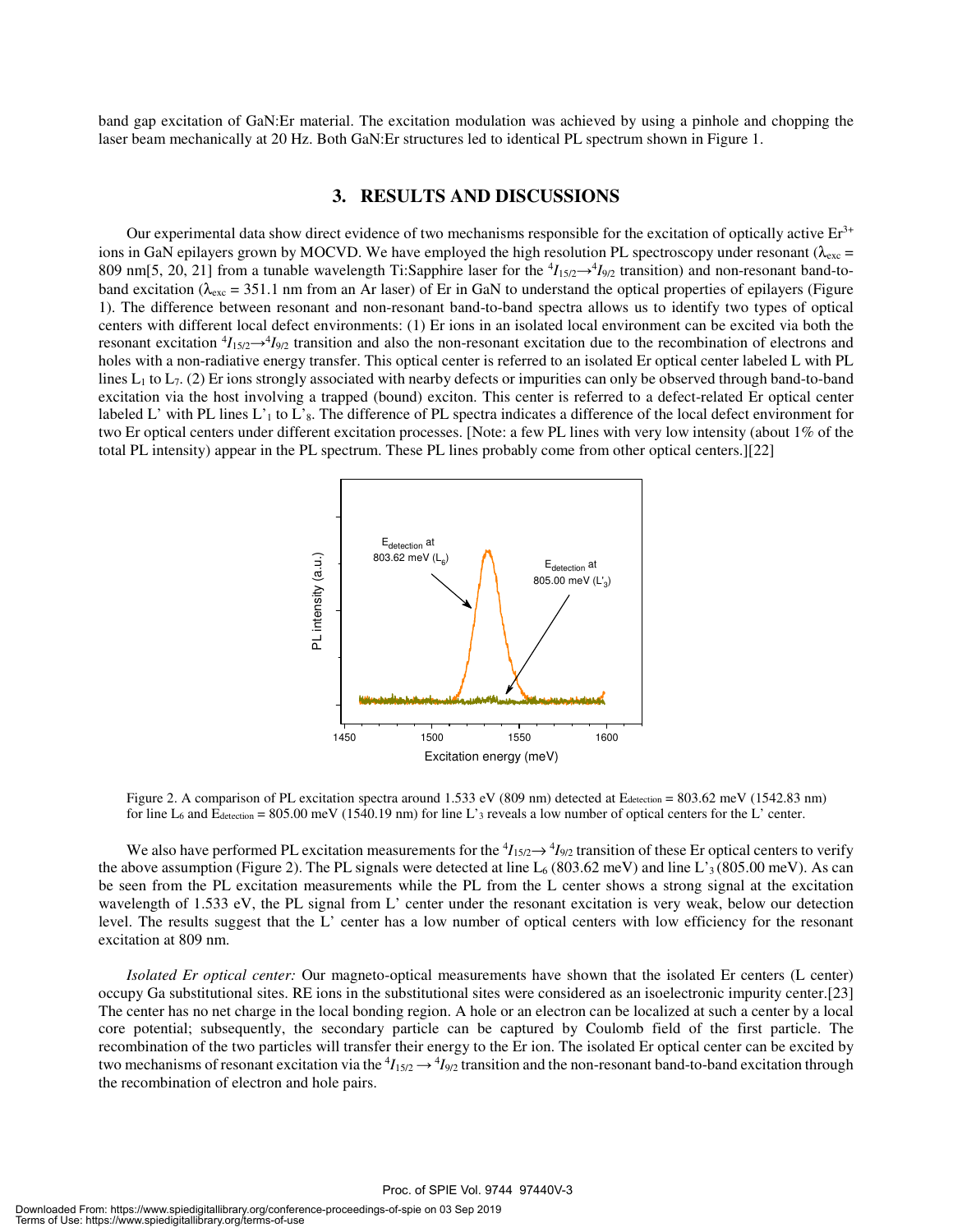*Defected-related Er optical center:* The excitation mechanism for the defect-related Er centers (L' center) is believed to be related to defects, impurities or defect–impurity complexes, rather than to RE ions acting as traps. The excitation of the Er center is commonly described as involving (trapped) BEs with subsequent non-radiative transfer of the BE energy to nearby Er ions. The efficiency of this process is high, but the requirement of BEs for excitation will open non-radiative recombination channels for the luminescence process. A typical non-radiative recombination channel is the Auger deexcitation process which shows a fast lifetime on the decay dynamics.[24-26] With non-recombination channels, the PL intensity is quenched strongly with the increasing of temperature. Thus we cannot obtain the optical amplification in these optical centers at room temperature.[25]



Figure 3: Decay dynamics of PL lines at different temperatures and excitation energies. (a) Under resonant excitation ( $\lambda_{\text{exc}}$  = 809 nm), the decay dynamics of  $L_6$  are temperature independent with a time of 3.3 ms at 10 to 150 K. (b) Under band-toband excitation ( $\lambda_{\text{exc}}$  = 351.1 nm), the dynamics for the line L'<sub>3</sub> belonging to the defect-related center shows a doubleexponential function with 0.8 and 2.1 ms decay times at 10 and 50 K. (c) The dynamics of the line L $_6$  is independence with temperature of 3.1 ms, shown at 10 to 150 K.

*Decay kinetic:* Decay dynamics of optical centers allows us to understand the energy transfer and recombination processes in the solid materials. Under resonant excitation, the dynamics of all PL lines of the isolated Er optical centers appear as a single experiential decay dynamics of  $3.3 \pm 0.3$  ms at all temperature (Figure 3a). The value is similar with previous reports on the Er in GaN.[21, 27, 28] It indicates that the isolated Er optical center has no quenching channels. Under band-to-band excitation, while again the isolated Er optical center reveals a similar decay time of  $3.1 \pm 0.3$  ms and an independence with temperature as for the resonant excitation method (Figure 3c), whereas the defect-related Er optical center shows a double-exponential decay dynamics with decay time constants of 0.8 and 2.1 ms, which strongly depend on the temperature (Figure 3b). Above 150 K, we cannot detect any PL lines for this optical center. The double-exponential decay process of the optical center indicates that there are non-radiative recombination processes taking place in the PL signal.

*Excitation cross-section:* The behavior of the excitation flux dependence of the PL intensity under cw laser for bandto-band excitation at 10 K is different for the two optical centers (Figure 4). Specifically, while the Er PL intensity from defect-related optical centers appears to saturate at lower photon flux, the Er PL intensity from the isolated optical centers obviously increases with photon flux. Under steady state conditions, the excitation photon flux (Φ) dependence of Er PL intensity is well described with the formula:[25, 26]

$$
I_{\rm PL} \propto N_{Er}^* = \frac{N_{\rm Er} \sigma \tau \Phi}{1 + \sigma \tau \Phi} \tag{1}
$$

where  $N_{Er}^*$ ,  $N_{Er}$  are the concentration of optically active and the total erbium ions,  $\sigma$  is an effective excitation crosssection of  $Er^{3+}$  ion,  $\tau$  is the effective lifetime of  $Er^{3+}$  in the excited state,  $\frac{4I_{13/2}}{I_{13/2}}$ . From the fitting (solid curves), we get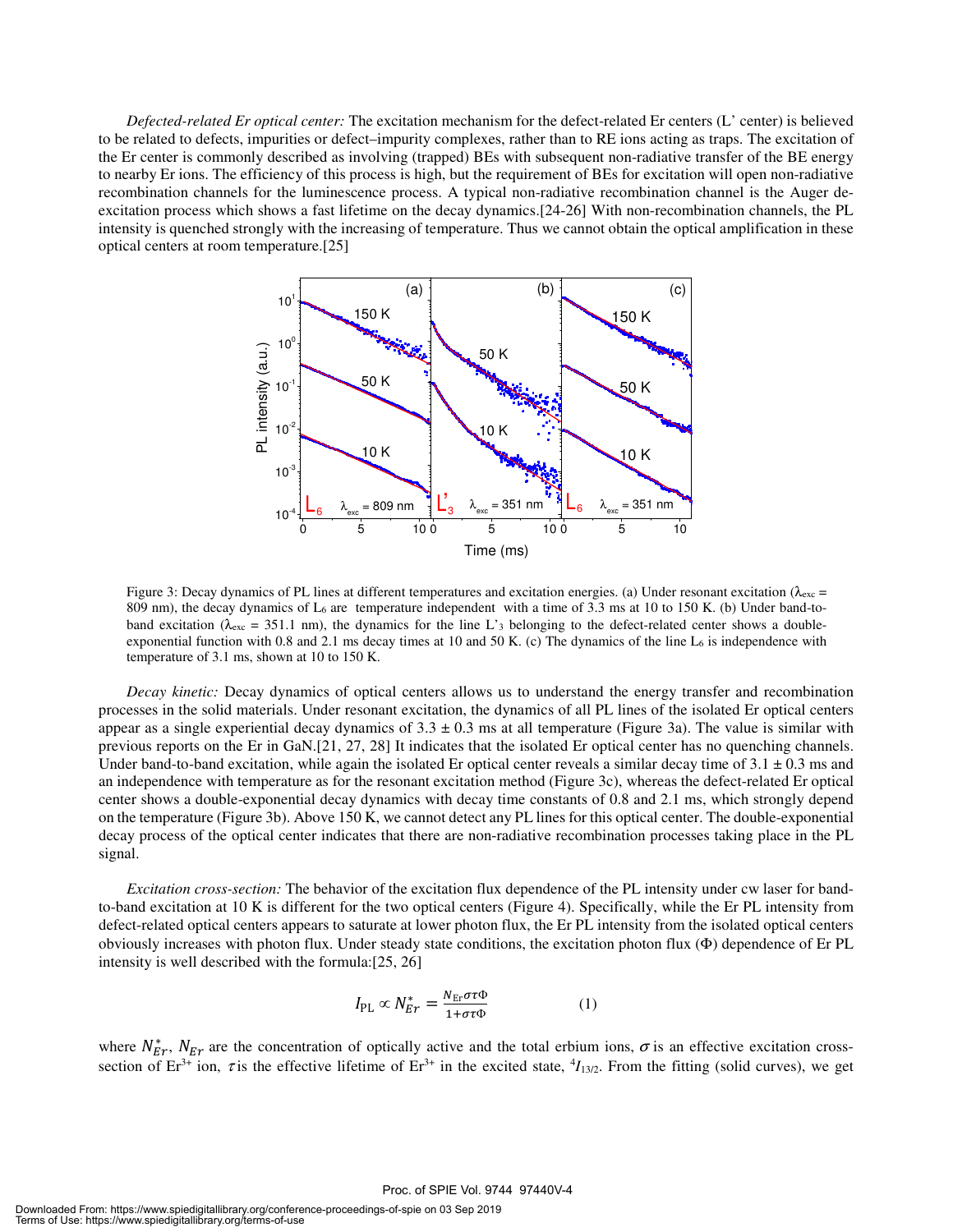$\sigma'_{\lambda_{\text{exc}}=351.1 \text{nm}} = (3.8 \pm 2) \times 10^{-16} \text{ cm}^2 \text{ for PL lines of the defect-related Er optical center and } \sigma_{\lambda_{\text{exc}}=351.1 \text{nm}} = (9.5 \pm 10^{-16} \text{ cm}^2 \text{ for PL lines of the defect-related Er optical center and } \sigma_{\lambda_{\text{exc}}=351.1 \text{nm}} = (9.5 \pm 10^{-16} \text{ cm}^2 \text{ for PL lines of the defect-related Er optical center and } \sigma_{\lambda_{\text{exc}}=351.1 \text{nm}} = (9.5 \pm 10^{-16} \text{ cm$  $2) \times 10^{-17}$  for PL lines of the isolated Er optical center. The isolated optical centers do not require a related-defect or an impurities center, thus the capture as well as recombination processes of electrons and holes are less efficient than the defect-related center, and as a result  $\sigma' > \sigma$ . The high excitation cross-section combined with the temperature independence of decay dynamics and high percentage of optically active center of the isolated Er optical centers makes the GaN:Er materials synthesized by MOCVD interesting for GaN photonics. In particular, the material appears promising for realization of population inversion and, consequently, optical amplification at room temperature.



Figure 4: PL intensities measured at 10 K as a function of excitation flux for line  $L_6$  from the isolated Er optical centers and L'<sub>3</sub> from the defect-related Er optical centers, under band-to-band excitation ( $\lambda_{\text{exc}}$  = 351.1 nm).

We note that although the GaN:Er system exhibits a long excited state lifetime, due to the forbidden character of the intra-4*f*-electron shell transitions, population inversion and laser action have not been achieved in crystalline GaN:Er (while optical amplifiers based on Er-doped insulators are routinely manufactured). Realization of lasing action would provide a major boost for optoelectronic applications of GaN. In order to achieve gain, the absorption by  $Er^{3+}$  ions should be maximized and losses minimized. The latter include absorption of the 1.5 µm radiation in the host and non-radiative recombinations of excited  $Er<sup>3+</sup>$  ions. The temperature independence of the long decay time of 3.0 ms and a similar dynamics with the resonant excitation process indicate that there is no non-radiative recombination process in the isolate Er optical center prepared by the MOCVD. In addition, by integrating all PL intensities from the isolated Er optical center in the PL spectrum under band-to-band excitation and taking into account the decay dynamics for both optical centers, we find that there is more than 70% contribution of the isolated Er optical centers to the PL spectrum.

#### **4. SUMMARY AND CONCLUSIONS**

Using PL and PLE we have investigated the optical excitation of Er centers in GaN epilayers prepared by MOCVD. The data, under resonant and non-resonant band-to-band excitation, reveal the existence of two types of optical centers; the defect-related and the isolated Er optical centers. The defect-related optical centers display a strong temperature dependence in PL intensity with a double-exponential decay dynamics and the highest excitation cross-section. This Er optical center can only be observed by the band-to-band excitation. The isolated Er optical centers which can be excited by both resonant and non-resonant processes show a temperature independence of decay dynamics with a decay time constant of ~3.0 ms. The excitation cross-section of this optical center under band-to-band excitation is much larger than that using the resonant excitation process via the  ${}^4I_{15/2} \rightarrow {}^4I_{9/2}$  transition. The high excitation cross-section combined with the temperature independence of decay dynamics and high percentage of optically active center of the isolated Er optical centers make the GaN:Er epilayers promising materials for realization of population inversion and optical amplification at room temperature for optical communication applications.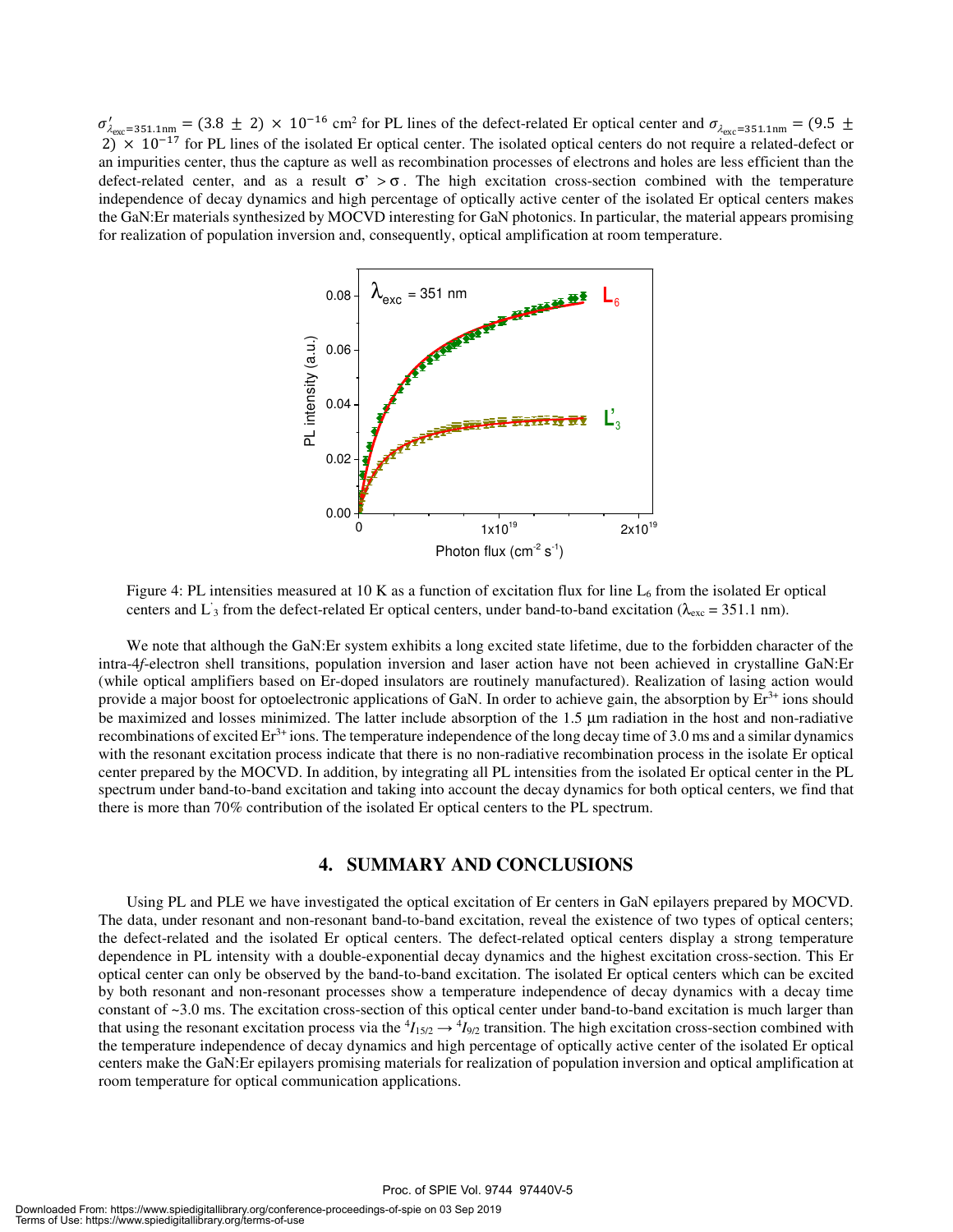#### **ACKNOWLEDGEMENTS**

NQV acknowledges support by NSF (ECCS-1358564). The materials growth effort at TTU was supported by JTO/ARO (W911NF-12-1-0330) and the related characterization work was partially supported by NSF (ECCS-1200168).

\* Corresponding Author, email: vinh@vt.edu; phone: 1-540-231-3158

#### **REFERENCES**

- [1] A. J. Steckl and J. M. Zavada, "Optoelectronic properties and applications of rare-earth-doped GaN," *MRS Bulletin,* vol. 24, p. 33, Sep 1999.
- [2] A. J. Kenyon, "Erbium in silicon," *Semiconductor Science and Technology,* vol. 20, p. R65, Dec 2005.
- [3] N. Q. Vinh, N. N. Ha, and T. Gregorkiewicz, "Photonic Properties of Er-Doped Crystalline Silicon," *Proceedings of the IEEE,* vol. 97, p. 1269, Jul 2009.
- [4] G. Q. Chai, G. P. Dong, J. R. Qiu, Q. Y. Zhang, and Z. M. Yang, "Phase Transformation and Intense 2.7 mu m Emission from Er<sup>3+</sup> Doped YF3/YOF Submicron-crystals," *Scientific Reports*, vol. 3, p. 1598, Apr 22 2013.
- [5] K. O'Donnell and V. Dierolf, *Rare-Earth Doped III-Nitrides for Optoelectronic and Spintronic Applications*. The Netherlands: Springer, 2010.
- [6] W. J. Miniscalco, "Erbium-Doped Glasses for Fiber Amplifiers at 1500-nm," *Journal of Lightwave Technology,* vol. 9, p. 234, Feb 1991.
- [7] C. M. Yin, M. Rancic, G. G. de Boo, N. Stavrias, J. C. McCallum, M. J. Sellars*, et al.*, "Optical addressing of an individual erbium ion in silicon," *Nature,* vol. 497, p. 91, May 2 2013.
- [8] S. Bertaina, S. Gambarelli, A. Tkachuk, I. N. Kurkin, B. Malkin, A. Stepanov*, et al.*, "Rare-earth solidstate qubits," *Nature Nanotechnology,* vol. 2, p. 39, Jan 2007.
- [9] R. Kolesov, K. Xia, R. Reuter, R. Stohr, A. Zappe, J. Meijer*, et al.*, "Optical detection of a single rareearth ion in a crystal," *Nature Communications,* vol. 3, p. 1029, Aug 2012.
- [10] A. Denis, G. Goglio, and G. Demazeau, "Gallium nitride bulk crystal growth processes: A review," *Materials Science & Engineering R-Reports,* vol. 50, p. 167, Jan 1 2006.
- [11] Y. Q. Wang and A. J. Steckl, "Three-color integration on rare-earth-doped GaN electroluminescent thin films," *Applied Physics Letters,* vol. 82, p. 502, Jan 27 2003.
- [12] C. Ugolini, N. Nepal, J. Y. Lin, H. X. Jiang, and J. M. Zavada, "Excitation dynamics of the 1.54 mu m emission in Er doped GaN synthesized by metal organic chemical vapor deposition," *Applied Physics Letters,* vol. 90, p. 051110, Jan 29 2007.
- [13] P. Ruterana, B. Lacroix, and K. Lorenz, "A mechanism for damage formation in GaN during rare earth ion implantation at medium range energy and room temperature," *Journal of Applied Physics,* vol. 109, p. 013506, Jan 1 2011.
- [14] A. J. Steckl, J. C. Heikenfeld, D. S. Lee, M. J. Garter, C. C. Baker, Y. Q. Wang*, et al.*, "Rare-earth-doped GaN: Growth, properties, and fabrication of electroluminescent devices," *IEEE Journal of Selected Topics in Quantum Electronics,* vol. 8, p. 749, Jul-Aug 2002.
- [15] M. Thaik, U. Hommerich, R. N. Schwartz, R. G. Wilson, and J. M. Zavada, "Photoluminescence spectroscopy of erbium implanted gallium nitride," *Applied Physics Letters,* vol. 71, p. 2641, Nov 3 1997.
- [16] L. Bodiou and A. Braud, "Direct evidence of trap-mediated excitation in GaN:Er(3+) with a two-color experiment," *Applied Physics Letters,* vol. 93, p. 151107, Oct 13 2008.
- [17] V. Dierolf, C. Sandmann, J. Zavada, P. Chow, and B. Hertog, "Site-selective spectroscopy of Er in GaN," *Journal of Applied Physics,* vol. 95, p. 5464, May 15 2004.
- [18] C. Ugolini, N. Nepal, J. Y. Lin, H. X. Jiang, and J. M. Zavada, "Erbium-doped GaN epilayers synthesized by metal-organic chemical vapor deposition," *Applied Physics Letters,* vol. 89, p. 151903, Oct 9 2006.